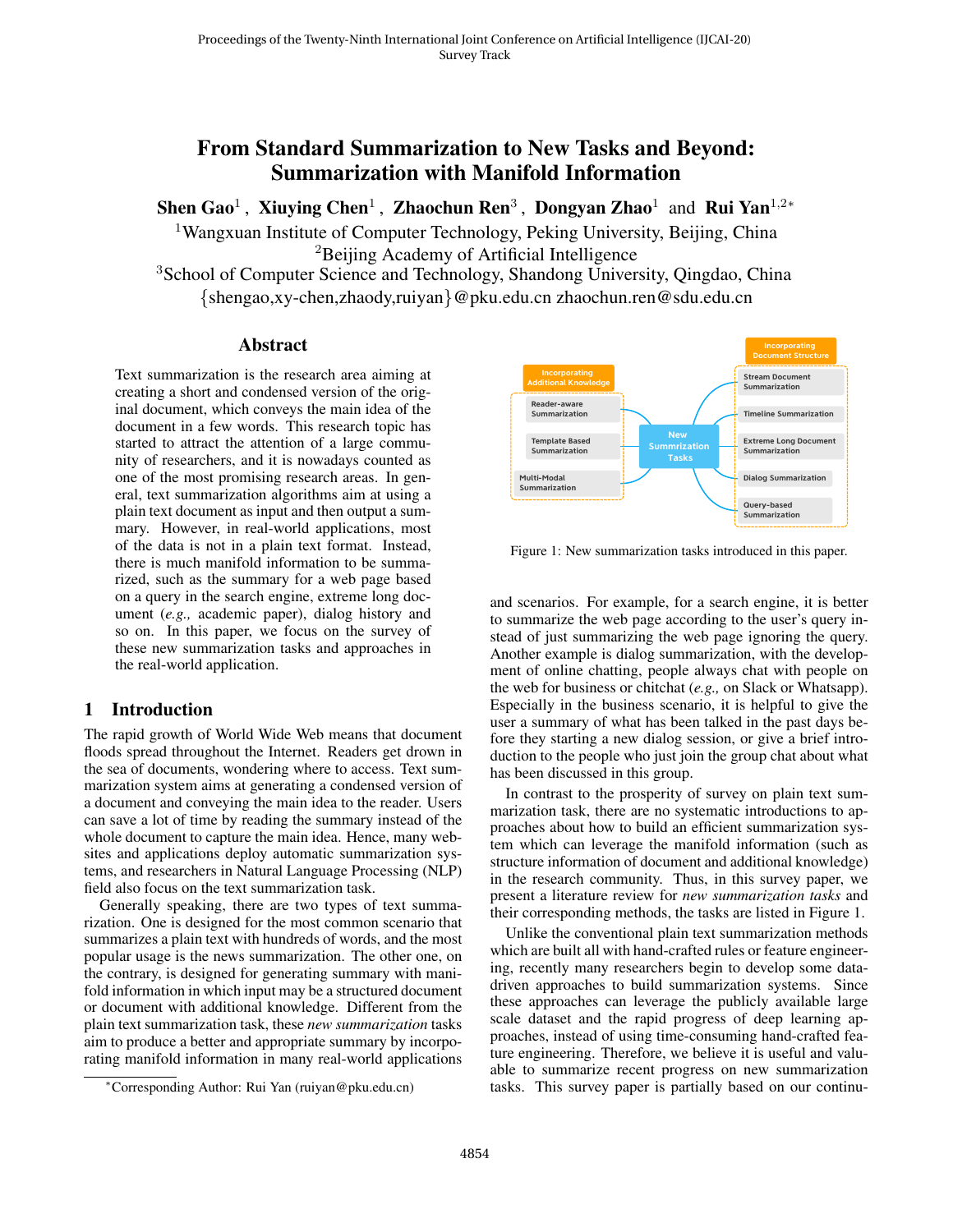Proceedings of the Twenty-Ninth International Joint Conference on Artificial Intelligence (IJCAI-20) Survey Track

<span id="page-1-1"></span>

| <b>DUC</b>                     | ROUGE-1 | ROUGE-2 | ROUGE-L |
|--------------------------------|---------|---------|---------|
| <i>Extractive methods</i>      |         |         |         |
| Lead-3                         | 40.42   | 17.62   | 36.67   |
| [Nallapati et al., 2017]       | 39.60   | 16.20   | 35.30   |
| [Narayan and et al., 2018]     | 40.00   | 18.20   | 36.60   |
| [Wu and Hu, 2018]              | 41.25   | 18.87   | 37.75   |
| [Zhang <i>et al.</i> , 2019]   | 42.37   | 19.95   | 38.83   |
| [Liu and Lapata, 2019]         | 43.25   | 20.24   | 39.63   |
| Abstractive methods            |         |         |         |
| [See <i>et al.</i> , 2017]     | 39.53   | 17.28   | 36.38   |
| [Paulus and et al., 2018]      | 39.87   | 15.82   | 36.90   |
| [Hsu and et al., 2018]         | 40.68   | 17.97   | 37.13   |
| [Celikyilmaz and et al., 2018] | 41.69   | 19.47   | 37.92   |
| [Liu and Lapata, 2019]         | 42.13   | 19.60   | 39.18   |

Table 1: Leaderboard of document summarization task on CNN/- DailyMail dataset.

ous efforts on building summarization models for new summarization tasks. We will introduce the problem formulation, data collection and the proposed methods for these tasks.<sup>[1](#page-0-1)</sup>

# 2 Preliminary: Standard Summarization

In this section, we will introduce some generally used summarization frameworks based on conventional and neuralbased learning methods. These frameworks are used as the basis of the methods for new summarization tasks.

#### 2.1 Conventional Methods

Early conventional approaches to extractive summarization include: Centroid-based methods [\[Radev and et al., 2004\]](#page-6-7), tree and graph based methods [\[Kikuchi and et al., 2014\]](#page-5-2), Submodular methods [\[Morita and et al., 2013\]](#page-6-8) and ILP-based methods [\[Gillick and et al., 2009\]](#page-5-3). Nevetheless, extractive approaches only extract some phrases or sentences from the original document as the summary, and it can not produce the condensed and fluent summary [\[Yates and et al., 2007\]](#page-6-9). On the contrary, the conventional abstractive summarization methods usually extract some words from document, and then reorder and perform linguistically-motivated transformations to the words [\[Dorr and et al., 2003\]](#page-5-4). However, these paraphrase-based generation method are easy to produce influent sentences.

### 2.2 Neural Methods

In contrast to the conventional learning methods, neuralbased approaches provide an end-to-end method to summarization task. In this section, we introduce some widely used techniques in these methods, as shown in Figure [2,](#page-1-0) and we split the these methods into two categories: extractive and abstractive. Most of these works conduct the experiments on a benchmark dataset CNN/DailyMail, and we list the performance in terms of ROUGE score [\[Lin, 2004\]](#page-6-10) at Table [1.](#page-1-1)

First, we will introduce the extractive methods which extract sentences from the document as the summary. Since the extractive methods use the sentence as the basic unit, the first

<span id="page-1-0"></span>

Figure 2: Techniques used in neural-based summarization methods.

step is to obtain a sentence representation. The most common way [\[Cheng and Lapata, 2016\]](#page-5-5) is to employ a recurrent neural network (RNN) or convolutional neural network (CNN) to encode the words in a sentence, and then obtain a vector representation. After obtaining the sentence representation, [Cheng and Lapata](#page-5-5) [\[2016\]](#page-5-5) first propose a framework with *encoder-decoder* using an RNN to tackle the extractive summarization task, which uses the encoder to obtain the vector representation of sentences and use the decoder with an attention mechanism to extract sentence. Since the *encoder-decoder* summarization framework [\[Narayan and et](#page-6-1) [al., 2018\]](#page-6-1) needs two RNN that computes slowly, many researchers start to use the *sequence labeling* framework [\[Nal](#page-6-0)lapati *et al.*[, 2017\]](#page-6-0) for this task which use an RNN to read the sentences only once. To deeply understand the document, researchers incorporate the memory network [\[Chen](#page-5-6) *et al.*, [2018\]](#page-5-6) into summarization framework which gives the reasoning ability to the model. Since previous works use the crossentropy as the loss function to train the model which has a gap with the testing stage that use the ROUGE [\[Lin, 2004\]](#page-6-10) score, [\[Wu and Hu, 2018\]](#page-6-2) propose to use the *reinforcement learning* method to directly optimize the ROUGE score. In recent two years, the *pre-training* techniques growth rapidly in NLP field. Researchers employ the language model pre-training model (like Elmo, BERT) into summarization task [\[Liu and](#page-6-4) [Lapata, 2019\]](#page-6-4) to achieve better performance. From Table [1,](#page-1-1) we can find that [\[Liu and Lapata, 2019\]](#page-6-4) achieve the state-ofthe-art performance on the CNN/DailyMail dataset.

The *sequence-to-sequence* based text generation methods [\[Sutskever](#page-6-11) *et al.*, 2014; Li *et al.*[, 2019;](#page-6-12) Gao *[et al.](#page-5-7)*, [2019c\]](#page-5-7) make generating fluent and concise summary possible, and [Nallapati and et al.](#page-6-13) [\[2016\]](#page-6-13) firstly apply the text generation method to the abstractive summarization task. Next, many extensions on the text generation framework are proposed to achieve better performance in generating summary. To avoid the out-of-vocabulary (OOV) problem, *copy mechanism* [\[Gu and et al., 2016;](#page-5-8) See *et al.*[, 2017\]](#page-6-5) is proposed which directly copy the OOV words (like the name of person, place or institution) from the source document into the generated summary. Similarly, researchers also use the *reinforcement learning* method in abstractive summarization [\[Paulus and et al., 2018;](#page-6-6) [Wang and et al., 2018;](#page-6-14) [Liu and et al., 2018a\]](#page-6-15) for the same reason as the extractive methods. To help the summary generation module focus on the salient parts of source document, *selective encod-*

<sup>&</sup>lt;sup>1</sup>Due to strict format limits, a longer version will be on the arXiv.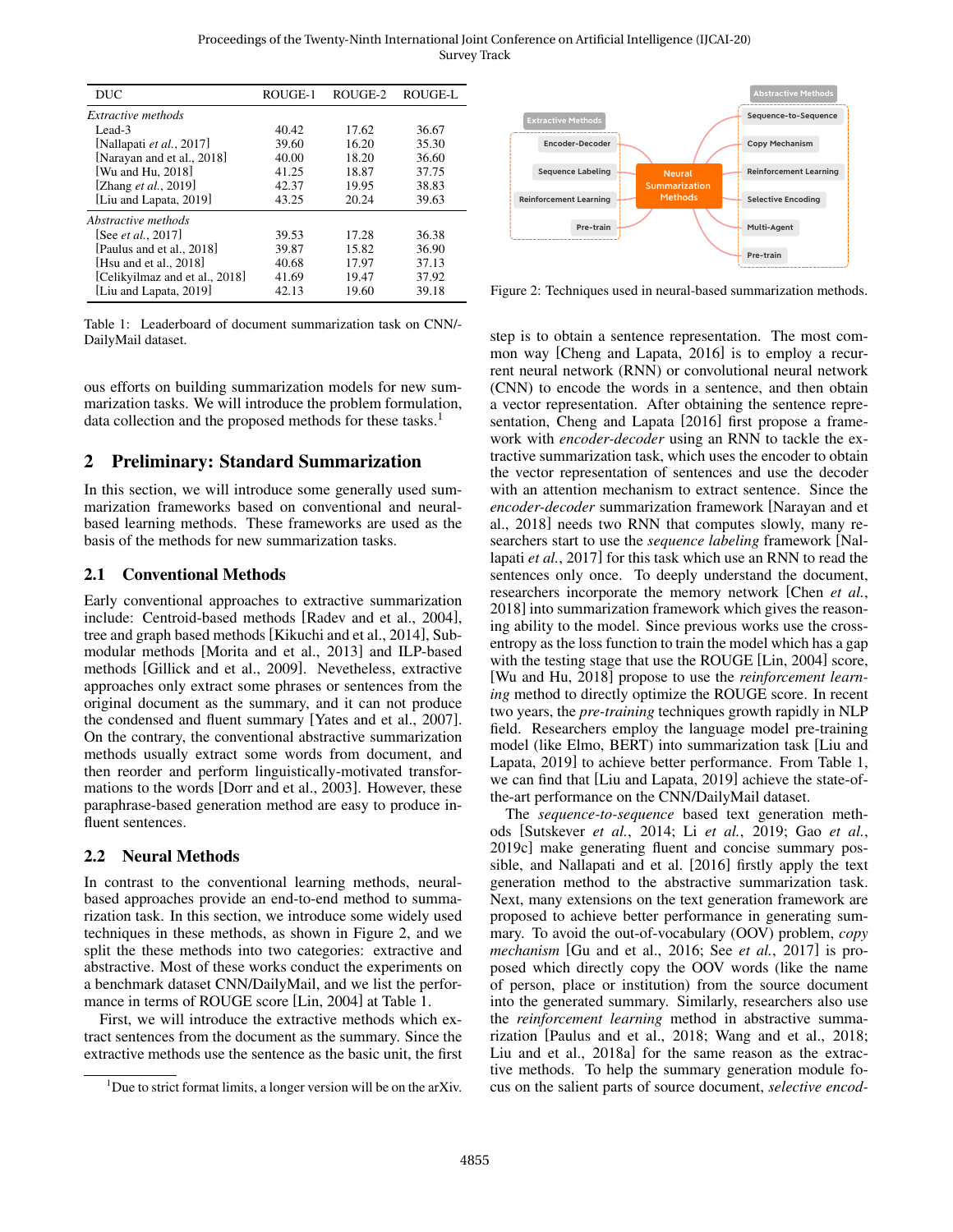*ing* [\[Zhou and et al., 2017\]](#page-6-16) are proposed to encode the important semantic parts and ignore the trivial parts. Encoding the source document is a crucial step in summarization, researchers [\[Celikyilmaz and et al., 2018\]](#page-5-1) propose to divide the hard document encoding task into several sub-tasks and solve it by *multiple collaborating encoder agents*. After encoding the document, an attention mechanism is used to fuse all the document representations produced by all the agents, and then generate the summary. *Pre-training* language model helps the model to capture the semantic of text, that motivates the researchers to use the it as the encoder of summarization framework. Researchers employ the pre-training technique into document reading module [\[Liu and Lapata, 2019\]](#page-6-4) to capture the main idea of the document, and achieve the state-ofthe-art performance in abstractive summarization task. These methods use a plain text as input, and they can not utilize the document structure or other easily acquired knowledge to improve the summarization performance.

# 3 Summarization by Incorporating Document Structure

In this section, we will introduce some summarization tasks in which input is structural text instead of a plain text. These special structures will help the summarization model to capture the document main idea.

### 3.1 Stream Document Summarization

Stream summarization task was first introduced in TAC 2008 [\[Dang and Owczarzak, 2008\]](#page-5-9), which targets at summarizing new documents in a continuously growing *text stream* such as news events and twitters. When the new document arrives in a sequence, the stream summary needs to be updated along with, considering previous information meantime.

Initial works include [\[Boudin and et al., 2008\]](#page-5-10), which proposes a scalable sentence scoring method for query-oriented update summarization. In this method, candidate sentences are selected according to a combined criterion of query relevance and dissimilarity with previously read sentences. [De](#page-5-11)[lort and Alfonseca](#page-5-11) [\[2012\]](#page-5-11) present an unsupervised probabilistic approach to model novelty in a document collection and apply it to the generation of update summaries. [Ge and et](#page-5-12) [al.](#page-5-12) [\[2016\]](#page-5-12) propose a graph ranking based method, Burst Information Networks, as a novel representation of a text stream. In this method, the graph node is a burst word (including entities) with the time span of one of its burst periods, and an edge between two nodes indicates how strongly they are related. [\[Mnasri and et al., 2017\]](#page-6-17) is the state-of-the-art work on the DUC and TAC dataset, which examines how integrating a semantic sentence similarity into an update summarization system can improve its results.

Current state-of-the-art methods for this task are all based on human-engineered and extractive methods. Nowadays, there are many stream data provided on the internet, such as tweets focus on the same news topic and news of a big event (like a presidential election, a natural disaster). Consequently, the abstractive-based summarization methods will be a hot research area and will be explored in the near future.

# 3.2 Timeline Summarization

Classic news summarization plays an important role with the exponential document growth on the Web. Many approaches are proposed to generate summaries but seldom simultaneously consider evolutionary characteristics of news plus to traditional summary elements. Timeline summarization is an important research task which can help users to have a quick understanding of the overall evolution of any given topic. It thus attracts much attention from research communities in recent years. To solve this task, one should first identify which sub-events are salient and then generate a summary. The big difference between timeline summarization and stream summarization task is whether the model can see all the sub-event.

Timeline summarization task is firstly proposed by [Allan](#page-5-13) [and et al.](#page-5-13) [\[2001\]](#page-5-13), in this paper, they propose a method that extracts a single sentence from each event within a news topic. Later, a series of works [Yan *et al.*[, 2011b;](#page-6-18) Yan *et al.*[, 2011a;](#page-6-19) Yan *et al.*[, 2012\]](#page-6-20) further investigate the timeline summarization task, and all of them are based on conventional learning method to extract sentences from the timeline data. For instance, [Yan *et al.*[, 2011b\]](#page-6-18) formulate the timeline summarization task as a balanced optimization problem via iterative substitution. The objective function used in this method is measured by four properties: relevance, coverage, coherence, and diversity. In recent years, as an important case of timeline information, social media data is used by many timeline summarization research works. For example, [Ren](#page-6-21) *[et al.](#page-6-21)* [\[2013\]](#page-6-21) considered the task of time-aware tweets summarization, based on a user's history and collaborative social influences from "social circles".

The previous works are all based on extractive methods, which are not as flexible as abstractive approaches. [Chen](#page-5-14) *[et al.](#page-5-14)* [\[2019\]](#page-5-14) firstly propose a key-value memory networkbased architecture to store the events described in the timeline. In this key-value memory network, they use the event time representation as the key, and split the value into two slots: global value and local value. The local value only captures event information from current event and the global value stores the global characteristics of events in different time position. Finally, an RNN-based decoder is employed to generate the summary abstractively. To train their model, they release the first large-scale timeline summarization dataset which contains 179,423 document-summary pairs collected from a cyclopedia website.

# 3.3 Extreme Long Document Summarization

Different from the previous summarization task, in some scenarios, the input document can be very long, such as an academic paper or a patent document which is longer than the news article. Thus, summarizing such an extreme long document is still a challenging problem when using existing summarization methods. The biggest challenge of this task is to extract the salient information and central idea from a large amount of information.

First, we introduce some benchmark datasets used the extreme long document summarization. In the era of using conventional machine learning methods, in this task, all of the researchers use the small-scale scientific papers as the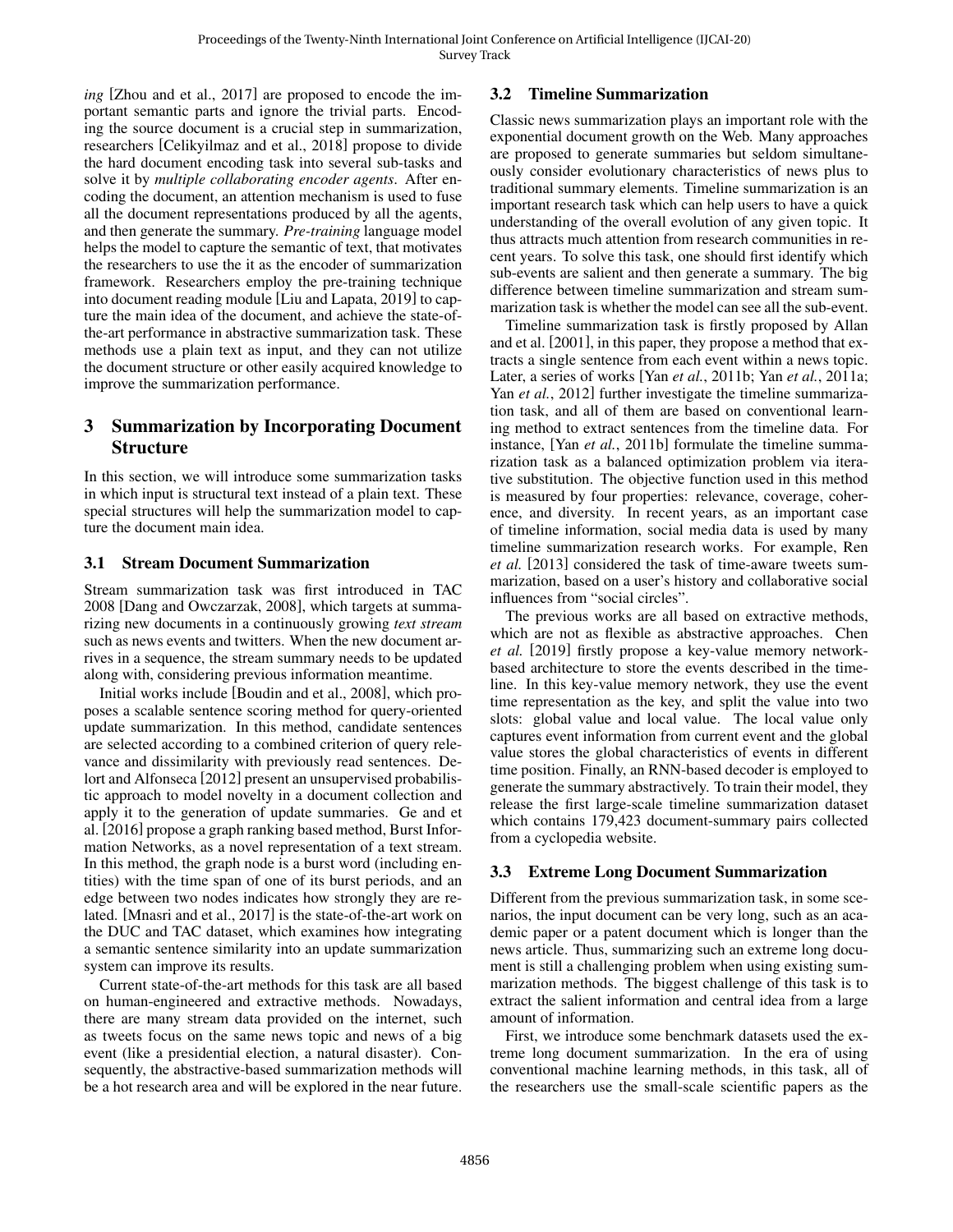dataset [\[Teufel and Moens, 2002\]](#page-6-22), and the number document summary data pairs is less than 100. In recent years, most of the researchers employ the neural-based methods which require a large amount of data to train the model. Thus, many large-scale long document datasets have been proposed and the data comes from Wikipedia [\[Liu and et al.,](#page-6-23) [2018b\]](#page-6-23), scientific papers [\[Cohan and et al., 2018\]](#page-5-15), patent doc-uments [\[Sharma](#page-6-24) et al., 2019], etc. [Liu and et al.](#page-6-23) [\[2018b\]](#page-6-23) propose to use a Wikipedia web page with all the reference articles and the results fetched from Google as the long text input, and there are 2,332,000 document summary data pairs in this dataset. [\[Cohan and et al., 2018\]](#page-5-15) propose a largescale scientific paper summarization dataset which is collected from arXiv and PubMed, and it contains 348,000 document and summary pairs. The average document length is 4938 and 3016 words in arXiv and PubMed respectively, which is 6 times longer than the news dataset CNN/Daily-Mail. [\[Sharma](#page-6-24) *et al.*, 2019] propose a larger long document summarization dataset BigPatent, which is 10 times larger than the PubMed and arXiv. It contains 1,341,362 US patent document and summarization pairs and the average document length is 3,572 words. This dataset is more suitable for abstractive summarization task since the summary has more novel n-grams than other long document summarization datasets.

In the initial works of this task, researchers [\[Teufel and](#page-6-22) [Moens, 2002\]](#page-6-22) use a supervised classifier to select content from a scientific paper based on some human-engineered features. Then, researchers have extended these works by applying more sophisticated classifiers to identify more fine-grain categories. To determine whether a sentence should be included in the summary, [\[Collins](#page-5-16) *et al.*, 2017] directly use the section each sentence appears in as a categorical feature with values like Highlight, Abstract, Introduction, etc.

As for the neural network based methods, [Liu and et](#page-6-23) [al.](#page-6-23) [\[2018b\]](#page-6-23) firstly use an extractive summarization method to coarsely identify salient information and then employ a neural abstractive model to generate the summary. [\[Cohan and](#page-5-15) [et al., 2018\]](#page-5-15) propose a hierarchical model that uses two-level RNN to encode the words and sections respectively, and then they use an attention decoder to forms a context vector from both word and sentence level information. They also conduct experiments on arXiv and PubMed datasets, and their model outperforms the baseline methods on these datasets. [\[Xiao and Carenini, 2019\]](#page-6-25) propose an extractive method for this task using both the global context of the whole document and the local context within the current topic, and this method achieves state-of-the-art performance on the previous two datasets.

### 3.4 Dialog Summarization

In recent years, online chatting becomes more and more popular [Qiu *et al.*[, 2019\]](#page-6-26). When the chatting history becomes very long, it is time-consuming for people to review all the context before starting a new dialog. Thus, some researchers focus on the task of summarizing the dialog history. Different from summarizing a document, the salient information is scattered in the whole dialog history.

[\[Ganesh and Dingliwal, 2019\]](#page-5-17) first propose this task and

they propose a pipeline method that consists of a sequence labeling module to identify the salient utterance and a Seq2Seq module with attention and copy mechanism. Since their dataset is in a small-scale, they use a news summarization dataset CNN/DailyMail to train the abstractive summarization module and evaluate on a small scale dialog summarization dataset with only 45 sessions. To leverage the neuralbased text generation method, [\[Gliwa and et al., 2019\]](#page-5-18) propose the first large scale dataset SAMSum for this task. Different from previous papers working on chit-chats, [\[Liu and](#page-6-27) [et al., 2019\]](#page-6-27) propose a framework to generate a summary for online customer service, which can help the staff to know what was happen without going through long and sometimes twisted utterances.

As another branch of dialog summarization task, the meeting summarization task is to generate a summary of meeting transcriptions. [\[Shang and et al., 2018\]](#page-6-28) propose an unsupervised abstractive meeting summarization using a graph-based model and budgeted submodular maximization. In recent years, people usually hold a meeting using video calls instead of just using audio. Consequently, additional visual information can be used in meeting summarization, such as the participant's head pose and eye gaze. [\[Li and et al., 2019\]](#page-6-29) propose a multi-modal encoding framework that incorporates this visual information and employs a topic segmentation method to identify the topic transition in a dialog flow. Finally, they employ the Pointer-Generator [See *et al.*[, 2017\]](#page-6-5) network to fusion the encoded information and generate the summary.

# 3.5 Query-based Summarization

In the typical web search scenario, the search engine provides a list of web pages associated with their summaries. Different from the traditional document summarization, in this scenario, the summary should summarize the query focused aspect of the web page instead of the main idea. Inspire by this application, many researchers start to focus on the querybased summarization task, whose goal is to generate a summary that highlights those points that are relevant in the context of a given query.

In this task, most of the methods are based on conventional machine learning methods. [\[Li and Li, 2014\]](#page-6-30) propose a semi-supervised graph-based model and incorporate the LDA topic model into summarization. [\[Feigenblat and et al., 2017\]](#page-5-19) propose an unsupervised multi-document query-based summarization method using a cross-entropy method which is a generic Monte-Carlo framework for solving hard combinatorial optimization problems. Different from previous sentence extraction methods, [\[Wang and et al., 2013\]](#page-6-31) employ a sentence compression method which uses three compression strategy: rule-based, sequence-based and tree-based to produce the summary.

To avoid generating repeated phrases and increasing the diversity of summary, [\[Nema and et al., 2017\]](#page-6-32) firstly propose a neural-based Seq2Seq framework which ensures that context vectors in attention mechanism are orthogonal to each other. Specifically, to alleviate the problem of repeating phrases in the summary, we treat successive context vectors as a sequence and use a modified LSTM cell to compute the new state at each decoding time step. In decoding steps, the atten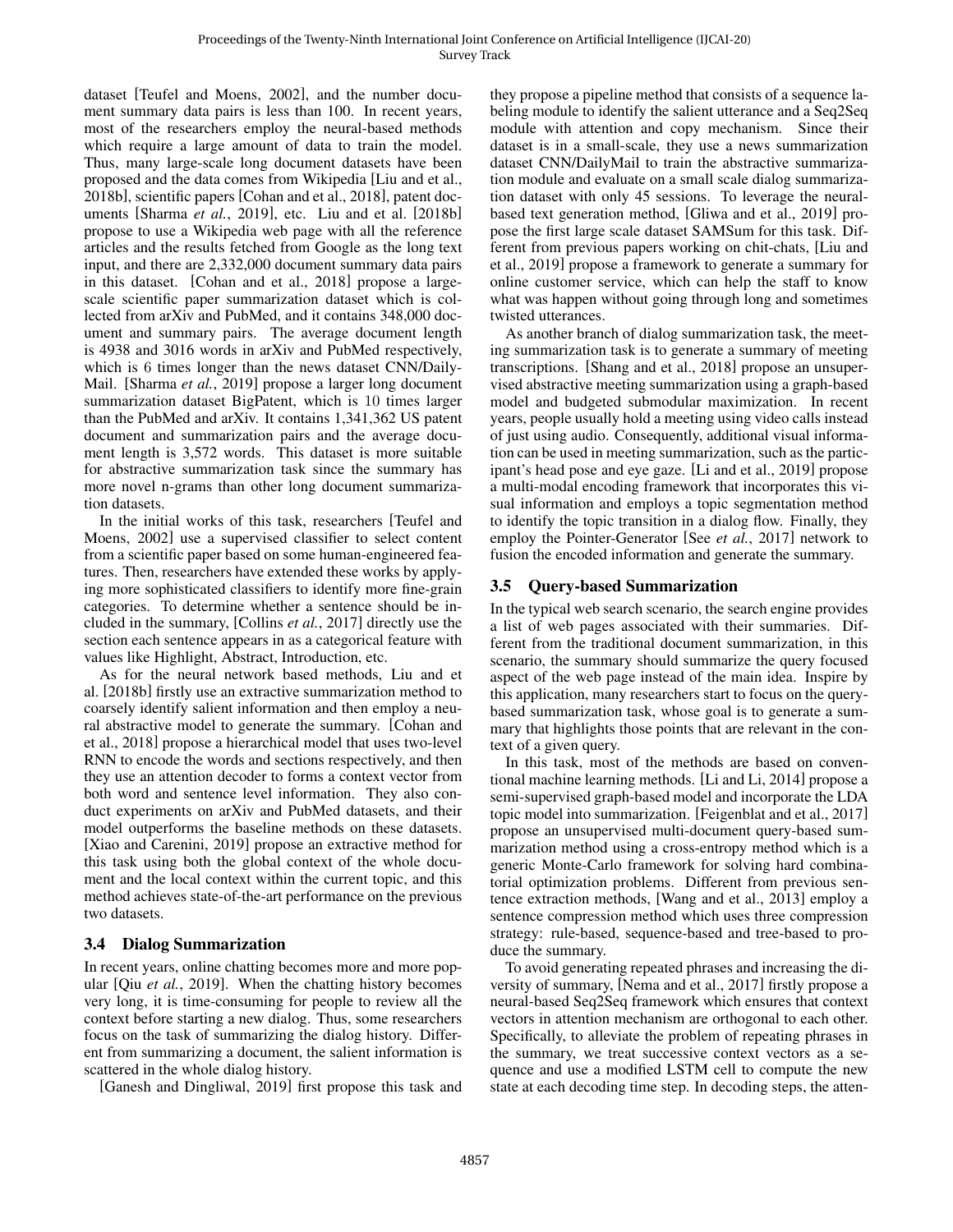tion mechanism is also used to focus on different portions of the query at different time steps.

# 4 Summarization by Incorporating Additional Knowledge

In some summarization applications, there are many different types of additional knowledge that can be used to help the model enhance the performance. The model can leverage this additional knowledge to capture the main idea of the document or generate more fluent summaries.

#### 4.1 Reader-aware Summarization

In most of the news websites, they provide an area for the readers to post their comments on the news article. In most cases, the reader comments concentrate on the main idea of the news article. Thus, these comments can be used to help the summarization model to capture the main idea of the news, and then the model can generate a better summary with this help. In this section, we will introduce two kinds of methods which are based on conventional learning methods and neural networks respectively.

In the beginning, [\[Hu and et al., 2008\]](#page-5-20) firstly propose to understand the input document with the feedback of readers using a graph-based method, where they identify three relations (topic, quotation, and mention) by which comments can be linked to one another. [\[Li and et al., 2015\]](#page-5-21) employ a sparse coding based framework for this task which jointly considers news documents and reader comments via an unsupervised data reconstruction strategy.

Next, we turn to the methods using neural networks. [\[Li](#page-6-33) [and et al., 2017b\]](#page-6-33) propose a sentence salience estimation framework based on a neural generative model called Variational Auto-Encoder (VAE). In contrast to the previous methods which use sentence extraction methods on a small-scale dataset, [Gao *et al.*[, 2019b\]](#page-5-22) first propose a large-scale dataset and a neural generative method RASG on this task. This dataset contains 863,826 data samples, and each data sample has several a document, a summary and several reader comments (the average comments number of a document is 9.11). The proposed RASG method is a generativeadversarial based learning method which conducts the interaction between the reader comments and news article to capture the reader attention distribution on the article, and then use the reader focused article information to guide the summary generation process.

### 4.2 Template Based Summarization

To generate a fluent summary, template based summarization method first retrieves a summary template and then edits it into the new summary of the current document. Existing methods can be classified into two categories: hard-editing and soft-editing. More specifically, hard-editing methods force the system to generate the summary which is in the same language pattern as the template. Conversely, softediting methods can use partial words in the template and generate more flexible summaries.

[\[Wang and Cardie, 2013\]](#page-6-34) introduced a template-based focused abstractive meeting summarization system. Their system first applies a MultipleSequence Alignment algorithm to generate templates and extracts all summary-worthy relation instances from the document. Then, the templates are filled with these relation instances. [\[Oya and et al., 2014\]](#page-6-35) propose a hard-editing method that employs a multi-sentence fusion algorithm in order to generate summary templates.

Since the hard-editing methods are not very flexible, softediting methods become popular in recent years due to the development of the neural text generation method. [Cao *[et al.](#page-5-23)*, [2018\]](#page-5-23) employ existing summaries as soft templates to generate a new summary. In this method, they use an information retrieval system to retrieve summaries of a similar document and then use an attention-based generator to fuse the information from the template and current document. [\[Wang](#page-6-36) *et al.*[, 2019\]](#page-6-36) leverages template discovered from training data to softly select key information from each source article to guide its summarization process. However, this method ignores the dependency between the template document and the input document. Following these works, [Gao *et al.*[, 2019a\]](#page-5-24) propose to analyze the dependency and use this dependency to help the model identify which facts in the input document are the salient facts that should be mentioned in the summary. Furthermore, they use the relationship between template document and template summary to extract the summary template that can be reused in generating a new summary. In [Gao *et al.*[, 2019a\]](#page-5-24), they also propose a large-scale dataset (contains 2,003,390 document and summary pairs) in which summaries are all in patternized language, and their method achieves state-of-the-art performance on this dataset.

# 4.3 Multi-Modal Summarization

With the increase of multi-media data on the web, many researchers focus on the multi-modal summarization task in recent years. Compared to the traditional text summarization task setting, in the multi-modal summarization task, the visual information is incorporated along with the input document into the text summarizing process to improve the quality of the generated summary.

In the beginning, we first introduce some datasets of image-based multi-modal summarization. [Li *et al.*[, 2018;](#page-6-37) [Chen and Zhuge, 2018\]](#page-5-25) propose two large-scale multimodal summarization datasets, and each data sample in these datasets contains a source sentence, an image collected from the webpage and a summary. Different from the previous two datasets which output is only text, [Zhu *et al.*[, 2018\]](#page-6-38) propose the first large-scale multi-modal input and multi-modal output summarization dataset which input is a document with several images and the ground truth is a text summary with the most relevant image selected from the input images. [\[Li](#page-5-26) [and et al., 2017a;](#page-5-26) [Palaskar and et al., 2019\]](#page-6-39) propose two video-based multi-modal summarization dataset which contains document, video and summary pairs, and the number of data sample are 1000 and 79114 respectively.

Next, we will introduce some existing methods of multimodal summarization task. For the image-based multi-modal summarization task, [Li *et al.*[, 2018;](#page-6-37) [Chen and Zhuge, 2018\]](#page-5-25) propose to use a Seq2Seq based abstractive model which has image and document encoders to obtain the representations of multi-modal input and an RNN based decoder with multimodality attention to generate the summary. Since there are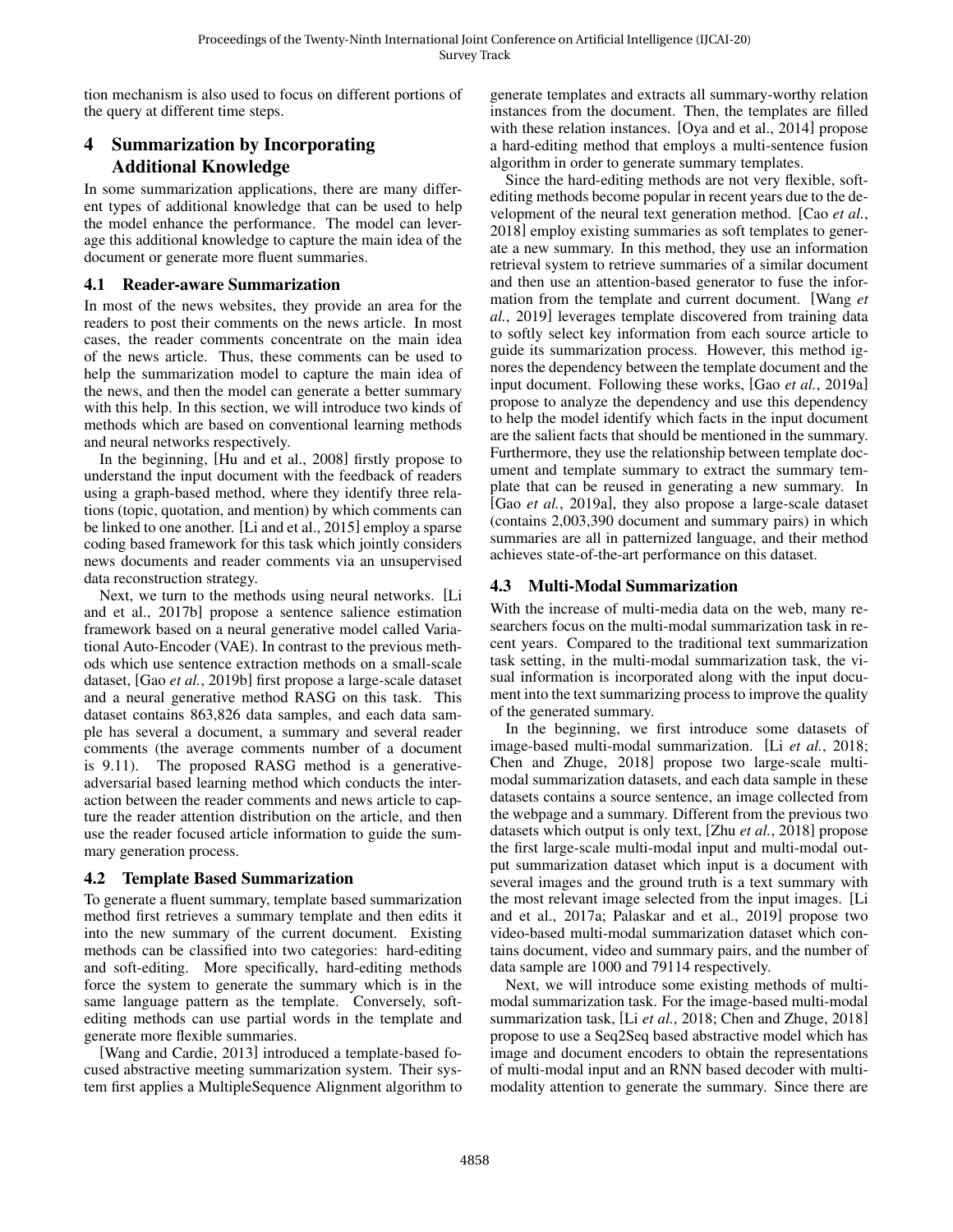some abstract concepts in the source document which can not find a counterpart in the image, and not all the visual information is useful for generating summary. To avoid introducing noise into summarization, [Li *et al.*[, 2018\]](#page-6-37) propose to use an image attention filter and an image context filter. As for the video-based summarization, [\[Palaskar and et al., 2019\]](#page-6-39) employ a ResNeXt-101 3D convolutional neural network to model the video frames and then fuse this video information into the Seq2Seq using a hierarchical attention mechanism.

# 5 Conclusion

We have witnessed a rapid surge of summarization studies recently, especially the research in the many new summarization tasks. Summarization systems are catching on fire: the state-of-the-art performance has been pushed higher and higher. In the real-world applications, most of them are not in a traditional summarization setting, and they usually leverage manifold information. Since large-scale data become more easily available in current era, and it requires much time for people to obtain the overall information for an event. We may stand at the entrance of future success in more advanced summarization systems. It is our hope that this survey provides an overview of the challenges and the recent progress as well as some future directions in these new summarization tasks which leverage the manifold information.

# Acknowledgments

We would like to thank the anonymous reviewers for their constructive comments. This work was supported by the National Key Research and Development Program of China (No. 2017YFC0804001), the National Science Foundation of China (NSFC No. 61876196 and NSFC No. 61672058). Rui Yan is partially supported as a Young Fellow of Beijing Institute of Artificial Intelligence (BAAI).

### References

- <span id="page-5-13"></span>[Allan and et al., 2001] James Allan and et al. Temporal summaries of new topics. In *SIGIR*, pages 10–18. ACM, 2001.
- <span id="page-5-10"></span>[Boudin and et al., 2008] Florian Boudin and et al. A scalable mmr approach to sentence scoring for multi-document update summarization. In *COLING*, 2008.
- <span id="page-5-23"></span>[Cao et al., 2018] Ziqiang Cao, Wenjie Li, Sujian Li, and Furu Wei. Retrieve, rerank and rewrite: Soft template based neural summarization. In *ACL*, 2018.
- <span id="page-5-1"></span>[Celikyilmaz and et al., 2018] Asli Celikyilmaz and et al. Deep communicating agents for abstractive summarization. In *NAACL*, 2018.
- <span id="page-5-25"></span>[Chen and Zhuge, 2018] Jingqiang Chen and Hai Zhuge. Abstractive text-image summarization using multi-modal attentional hierarchical rnn. In *EMNLP*, 2018.
- <span id="page-5-6"></span>[Chen *et al.*, 2018] Xiuying Chen, Shen Gao, Chongyang Tao, Yan Song, Dongyan Zhao, and Rui Yan. Iterative document representation learning towards summarization with polishing. In *EMNLP*, 2018.
- <span id="page-5-14"></span>[Chen *et al.*, 2019] Xiuving Chen, Zhangming Chan, Shen Gao, Meng-Hsuan Yu, Dongyan Zhao, and Rui Yan. Learning towards abstractive timeline summarization. In *IJCAI*, 2019.
- <span id="page-5-5"></span>[Cheng and Lapata, 2016] Jianpeng Cheng and Mirella Lapata. Neural summarization by extracting sentences and words. In *ACL*, pages 484–494, 2016.
- <span id="page-5-15"></span>[Cohan and et al., 2018] Arman Cohan and et al. A discourseaware attention model for abstractive summarization of long documents. In *NAACL-HLT*, 2018.
- <span id="page-5-16"></span>[Collins *et al.*, 2017] Ed Collins, Isabelle Augenstein, and Sebastian Riedel. A supervised approach to extractive summarisation of scientific papers. In *CoNLL*, pages 195–205, August 2017.
- <span id="page-5-9"></span>[Dang and Owczarzak, 2008] Hoa Trang Dang and Karolina Owczarzak. Overview of the tac 2008 update summarization task. In *TAC*, 2008.
- <span id="page-5-11"></span>[Delort and Alfonseca, 2012] Jean-Yves Delort and Enrique Alfonseca. Dualsum: a topic-model based approach for update summarization. In *EACL*, 2012.
- <span id="page-5-4"></span>[Dorr and et al., 2003] Bonnie J. Dorr and et al. Hedge trimmer: A parse-and-trim approach to headline generation. In *HLT-NAACL*, 2003.
- <span id="page-5-19"></span>[Feigenblat and et al., 2017] Guy Feigenblat and et al. Unsupervised query-focused multi-document summarization using the cross entropy method. In *SIGIR*, 2017.
- <span id="page-5-17"></span>[Ganesh and Dingliwal, 2019] Prakhar Ganesh and Saket Dingliwal. Abstractive summarization of spoken and written conversation. *ArXiv*, abs/1902.01615, 2019.
- <span id="page-5-24"></span>[Gao *et al.*, 2019a] Shen Gao, Xiuying Chen, Piji Li, Zhangming Chan, Dongyan Zhao, and Rui Yan. How to write summaries with patterns? learning towards abstractive summarization through prototype editing. In *EMNLP*, 2019.
- <span id="page-5-22"></span>[Gao *et al.*, 2019b] Shen Gao, Xiuying Chen, Piji Li, Zhaochun Ren, Lidong Bing, Dongyan Zhao, and Rui Yan. Abstractive text summarization by incorporating reader comments. In *AAAI*, 2019.
- <span id="page-5-7"></span>[Gao *et al.*, 2019c] Shen Gao, Zhaochun Ren, Yihong Zhao, Dongyan Zhao, Dawei Yin, and Rui Yan. Product-aware answer generation in e-commerce question-answering. In *WSDM*, 2019.
- <span id="page-5-12"></span>[Ge and et al., 2016] Tao Ge and et al. News stream summarization using burst information networks. In *EMNLP*, 2016.
- <span id="page-5-3"></span>[Gillick and et al., 2009] Dan Gillick and et al. A scalable global model for summarization. In *ILP 2009*, 2009.
- <span id="page-5-18"></span>[Gliwa and et al., 2019] Bogdan Gliwa and et al. Samsum corpus: A human-annotated dialogue dataset for abstractive summarization. In *EMNLP*, 2019.
- <span id="page-5-8"></span>[Gu and et al., 2016] Jiatao Gu and et al. Incorporating copying mechanism in sequence-to-sequence learning. *Acl*, page 11, 2016.
- <span id="page-5-0"></span>[Hsu and et al., 2018] Wan-Ting Hsu and et al. A unified model for extractive and abstractive summarization using inconsistency loss. In *ACL*, 2018.
- <span id="page-5-20"></span>[Hu and et al., 2008] Meishan Hu and et al. Comments-oriented document summarization: understanding documents with readers' feedback. In *SIGIR*, 2008.
- <span id="page-5-2"></span>[Kikuchi and et al., 2014] Yuta Kikuchi and et al. Single document summarization based on nested tree structure. In *ACL*, 2014.
- <span id="page-5-21"></span>[Li and et al., 2015] Piji Li and et al. Reader-aware multi-document summarization via sparse coding. In *IJCAI*, 2015.
- <span id="page-5-26"></span>[Li and et al., 2017a] Haoran Li and et al. Multi-modal summarization for asynchronous collection of text, image, audio and video. In *EMNLP*, 2017.